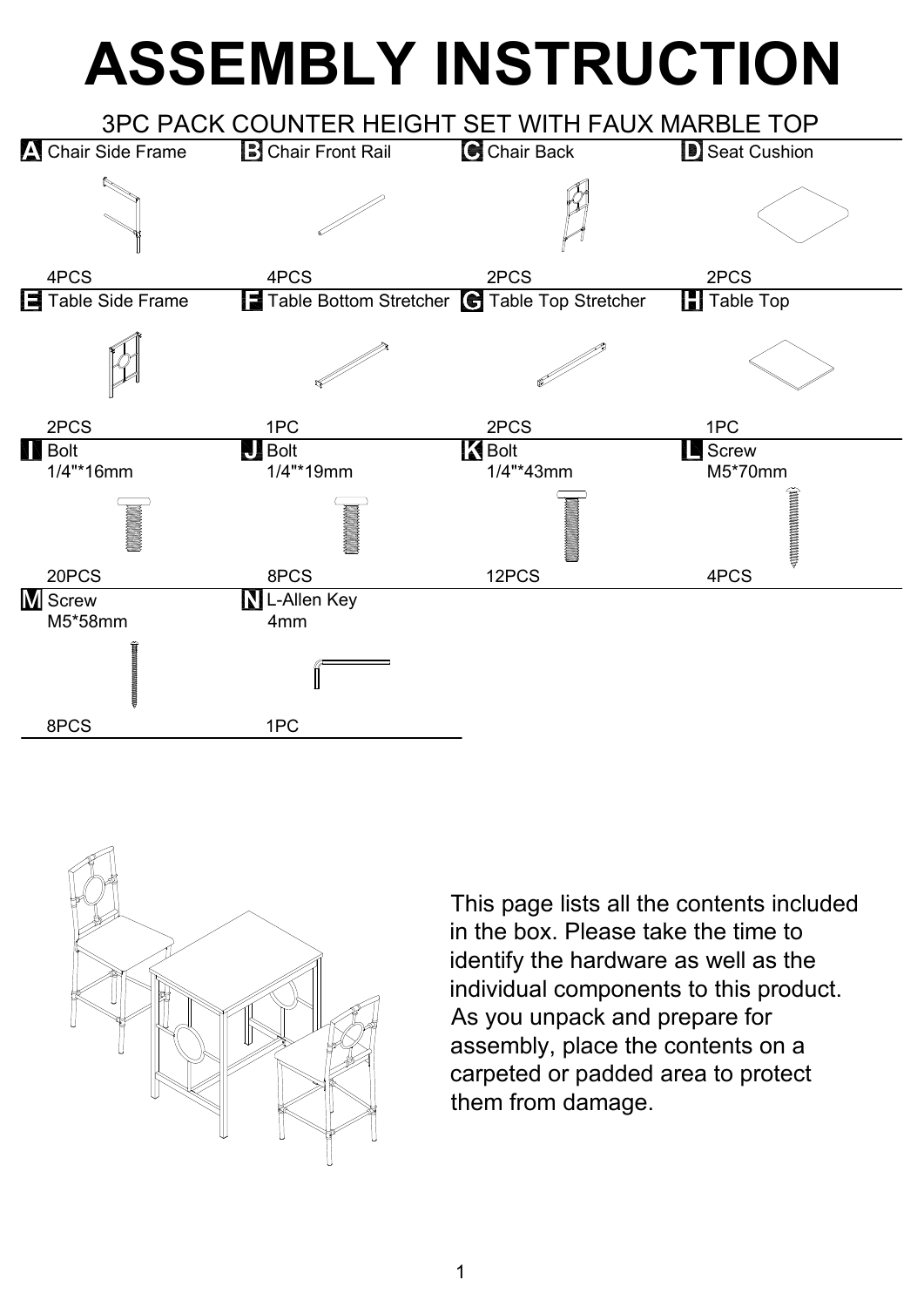

Attach the Chair Side Frame (A) to the Chair Back (C), insert the Bolt (J) and Bolt (K), turn the L-Allen Key (N) to tighten them.



Take the Allen Key, and turn the bolts until the legs are secure. DO NOT TIGHTEN COMPLETELY. Stop when you feel you are adding force to tighten the bolts.

Attach the Chair Front Rail (B) to the Chair Side Frame (A), insert the Bolt (K), turn the L-Allen Key (N) to tighten them.





Attach the Seat Cushion (D) to the Chair Side Frame (A), insert the Screw (M), turn the Screwdriver (not provided) to tighten them.



Stand chair up on an even surface and check that it is balanced. If there is a slight wobble, apply downward pressure in the corner where a leg is uneven. Keeping pressure in that corner, tighten all bolts. If balanced, apply downward pressure evenly in the center and tighten all bolts. Do not over-tighten beyond hole depth.

## Helpful Tip:

-Instead of applying downward pressure while reaching under to tighten bolts, have someone sit in the chair while you tighten the bolts.